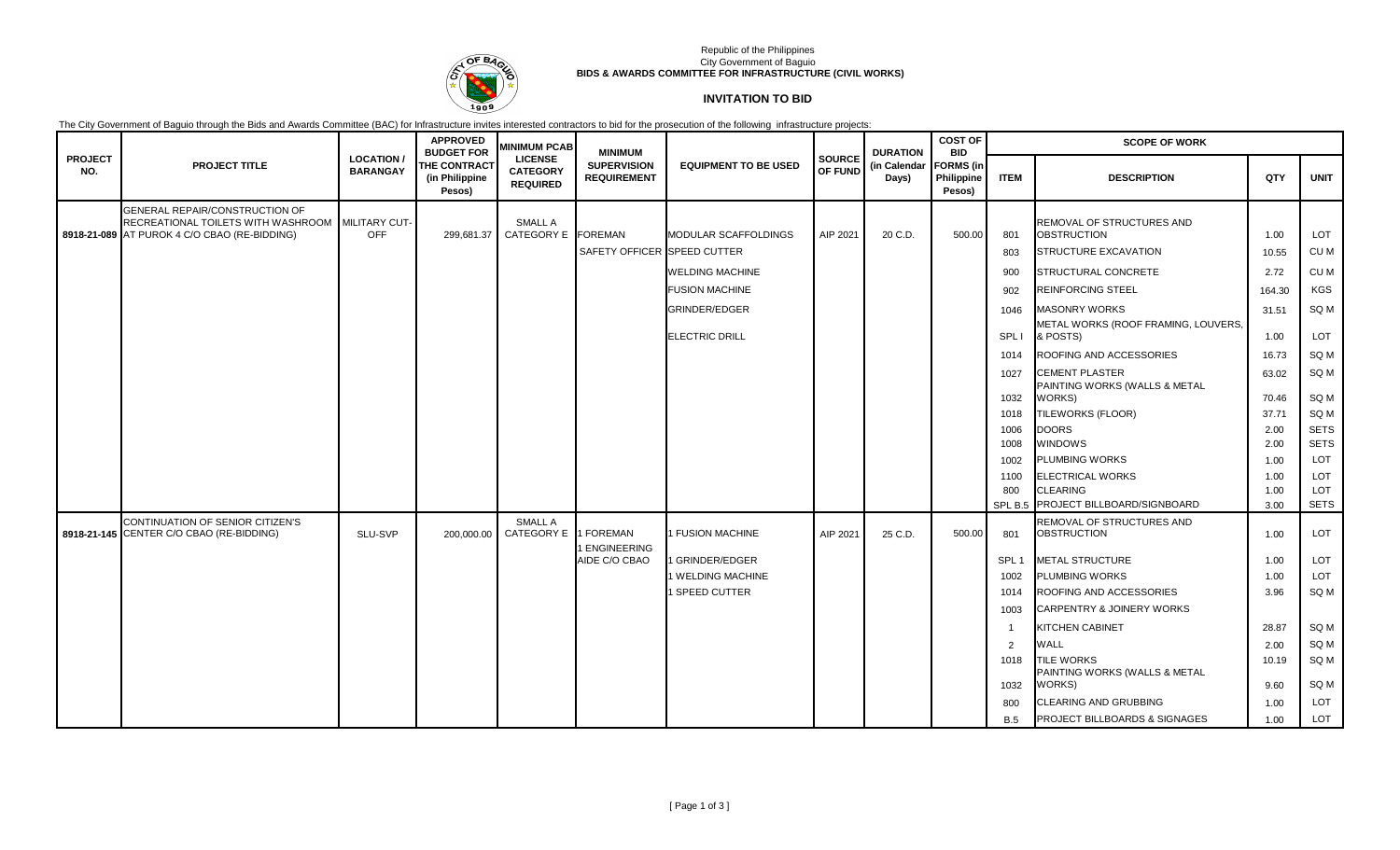

### Republic of the Philippines City Government of Baguio **BIDS & AWARDS COMMITTEE FOR INFRASTRUCTURE (CIVIL WORKS)**

### **INVITATION TO BID**

The City Government of Baguio through the Bids and Awards Committee (BAC) for Infrastructure invites interested contractors to bid for the prosecution of the following infrastructure projects:

| <b>PROJECT</b><br>NO. | <b>PROJECT TITLE</b>                                                                                                                                                                                                                                                                                                                                                                                                                                                                                                                               | <b>BUDGET FOR</b><br><b>LOCATION</b><br><b>BARANGAY</b><br>Pesos) | <b>APPROVED</b>                | <b>MINIMUM PCAB</b><br><b>LICENSE</b><br><b>CATEGORY</b><br><b>REQUIRED</b> | <b>MINIMUM</b><br><b>SUPERVISION</b><br><b>REQUIREMENT</b> | <b>EQUIPMENT TO BE USED</b>                | SOURCE<br>OF FUND   | <b>DURATION</b><br>(in Calendar<br>Days) | <b>COST OF</b><br><b>BID</b><br><b>FORMS</b> (in<br>Philippine<br>Pesos) | <b>SCOPE OF WORK</b> |                                                 |                |                |
|-----------------------|----------------------------------------------------------------------------------------------------------------------------------------------------------------------------------------------------------------------------------------------------------------------------------------------------------------------------------------------------------------------------------------------------------------------------------------------------------------------------------------------------------------------------------------------------|-------------------------------------------------------------------|--------------------------------|-----------------------------------------------------------------------------|------------------------------------------------------------|--------------------------------------------|---------------------|------------------------------------------|--------------------------------------------------------------------------|----------------------|-------------------------------------------------|----------------|----------------|
|                       |                                                                                                                                                                                                                                                                                                                                                                                                                                                                                                                                                    |                                                                   | THE CONTRACT<br>(in Philippine |                                                                             |                                                            |                                            |                     |                                          |                                                                          | <b>ITEM</b>          | <b>DESCRIPTION</b>                              | QTY            | <b>UNIT</b>    |
|                       | RENOVATION OF THE KITCHEN C/O CBAO<br>1181-21-050 (RE-BIDDING)                                                                                                                                                                                                                                                                                                                                                                                                                                                                                     | STATION 10,<br><b>MARCOS</b><br><b>HIGHWAY</b>                    | 400,000.00                     | <b>SMALL A</b><br>CATEGORY E FOREMAN                                        | <b>CONSTRUCTION</b><br>1 SAFETY                            | <b>DUMP TRUCK</b>                          | 2021<br><b>MOOE</b> | 30 C.D.                                  | 500.00                                                                   | 801                  | REMOVAL OF STRUCTURES AND<br><b>OBSTRUCTION</b> | L <sub>S</sub> | L S            |
|                       |                                                                                                                                                                                                                                                                                                                                                                                                                                                                                                                                                    |                                                                   |                                |                                                                             | <b>OFFICER</b>                                             | EQUIPMENT REQUIRED:                        |                     |                                          |                                                                          | 803                  | <b>STRUCTURE EXCAVATION</b>                     | 3.20           | CU M           |
|                       |                                                                                                                                                                                                                                                                                                                                                                                                                                                                                                                                                    |                                                                   |                                |                                                                             |                                                            | I SPEED CUTTER                             |                     |                                          |                                                                          | 902                  | <b>REINFORCING STEEL</b>                        | 159.90         | KGS            |
|                       |                                                                                                                                                                                                                                                                                                                                                                                                                                                                                                                                                    |                                                                   |                                |                                                                             |                                                            | 1 WELDING MACHINE                          |                     |                                          |                                                                          | 900                  | STRUCTURAL CONCRETE                             | 5.01           | CU M           |
|                       |                                                                                                                                                                                                                                                                                                                                                                                                                                                                                                                                                    |                                                                   |                                |                                                                             |                                                            | <b>GRINDER</b>                             |                     |                                          |                                                                          | 1046                 | <b>MASONRY WORKS</b>                            | 38.60          | SQ M           |
|                       |                                                                                                                                                                                                                                                                                                                                                                                                                                                                                                                                                    |                                                                   |                                |                                                                             |                                                            | I HAND DRILL                               |                     |                                          |                                                                          | 1027                 | <b>CEMENT PLASTER</b>                           | 77.20          | SQ M           |
|                       |                                                                                                                                                                                                                                                                                                                                                                                                                                                                                                                                                    |                                                                   |                                |                                                                             |                                                            | 1 RIVETER                                  |                     |                                          |                                                                          | 1002                 | <b>PLUMBING WORKS</b>                           | L S            | L <sub>S</sub> |
|                       |                                                                                                                                                                                                                                                                                                                                                                                                                                                                                                                                                    |                                                                   |                                |                                                                             |                                                            | 1 FUSHION MACHINE                          |                     |                                          |                                                                          | 903                  | FORMWORKS AND FALSEWORKS                        | L S            | L S            |
|                       |                                                                                                                                                                                                                                                                                                                                                                                                                                                                                                                                                    |                                                                   |                                |                                                                             |                                                            | 1 TILE CUTTER                              |                     |                                          |                                                                          | 1047                 | <b>ROOF FRAMING</b>                             | L S            | L S            |
|                       |                                                                                                                                                                                                                                                                                                                                                                                                                                                                                                                                                    |                                                                   |                                |                                                                             |                                                            |                                            |                     |                                          |                                                                          | 1014                 | ROOFING AND ACCESSORIES                         | 56.77          | SQ M           |
|                       |                                                                                                                                                                                                                                                                                                                                                                                                                                                                                                                                                    |                                                                   |                                |                                                                             |                                                            |                                            |                     |                                          |                                                                          | 1003                 | CARPENTRY AND JOINERY WORKS                     | 14.66          | SQ M           |
|                       |                                                                                                                                                                                                                                                                                                                                                                                                                                                                                                                                                    |                                                                   |                                |                                                                             |                                                            |                                            |                     |                                          |                                                                          | 1018                 | <b>TILE WORKS</b>                               | 41.65          | SQ M           |
|                       |                                                                                                                                                                                                                                                                                                                                                                                                                                                                                                                                                    |                                                                   |                                |                                                                             |                                                            |                                            |                     |                                          |                                                                          | 1100                 | <b>ELECTRICAL</b>                               | L <sub>S</sub> | L <sub>S</sub> |
|                       |                                                                                                                                                                                                                                                                                                                                                                                                                                                                                                                                                    |                                                                   |                                |                                                                             |                                                            |                                            |                     |                                          |                                                                          | 1006                 | <b>DOORS</b>                                    | 2.00           | <b>SETS</b>    |
|                       |                                                                                                                                                                                                                                                                                                                                                                                                                                                                                                                                                    |                                                                   |                                |                                                                             |                                                            |                                            |                     |                                          |                                                                          | 1008                 | <b>WINDOWS</b>                                  | 1.80           | SQ M           |
|                       |                                                                                                                                                                                                                                                                                                                                                                                                                                                                                                                                                    |                                                                   |                                |                                                                             |                                                            |                                            |                     |                                          |                                                                          | <b>SPLA</b>          | <b>PROJECT BILLBOARDS/SIGN BOARDS</b>           | L S            | L S            |
|                       |                                                                                                                                                                                                                                                                                                                                                                                                                                                                                                                                                    |                                                                   |                                |                                                                             |                                                            |                                            |                     |                                          |                                                                          | 800                  | <b>CLEARING AND GRUBBING</b>                    | L S            | L <sub>S</sub> |
|                       | The schedule of BAC Activities are as follows:                                                                                                                                                                                                                                                                                                                                                                                                                                                                                                     |                                                                   |                                |                                                                             |                                                            |                                            |                     |                                          |                                                                          |                      |                                                 |                |                |
| No.                   | <b>Activity</b>                                                                                                                                                                                                                                                                                                                                                                                                                                                                                                                                    |                                                                   |                                |                                                                             | Venue                                                      |                                            |                     |                                          |                                                                          |                      |                                                 |                |                |
| -1                    | Only the plans will be purchased by interested Bidders from the BAC Secretariat upon payment of a<br>nonrefundable fee for the Bidding Documents in the amount as above stated to the City Treasurer's<br>Office, City Hall, Baguio City. All other bidding documents will be downloaded at Philgeps.net. Payment<br>of bid documents can be accepted in the following depository banks, to wit:<br>a. Land Bank of the Philippines (LBP) Harrison-Account No. 0222-0015-95<br>b. Philippine Veterans Bank (PVB) Kisad-Account No. 0041-002396-001 |                                                                   |                                |                                                                             | City Budget Office, City Hall, Baguio City                 |                                            |                     |                                          |                                                                          |                      | 8:00AM-2:00PM, April 11-19, 2022                |                |                |
| $\overline{2}$        | Deadline for Submission and Receipt of Bids                                                                                                                                                                                                                                                                                                                                                                                                                                                                                                        |                                                                   |                                |                                                                             |                                                            | Multi-Purpose Hall, City Hall, Baquio City |                     |                                          |                                                                          |                      | 2:00PM, April 19, 2022                          |                |                |
| $\mathbf{3}$          | Opening of bids and eligibility check                                                                                                                                                                                                                                                                                                                                                                                                                                                                                                              |                                                                   |                                |                                                                             |                                                            | Multi-Purpose Hall, City Hall, Baguio City |                     |                                          |                                                                          |                      | 2:00PM, April 19, 2022                          |                |                |

The City Government of Baguio, thru the BAC for Infrastructure reserves the right to accept or reject any and all bids, declare a failure of bidding, or not award the contract at any time prior to contract award in accorda

Rules and Regulations (IRR) of RA 9184, without thereby incurring any liability to the affected bidder or bidders.

**APPROVED:**

Copies of this publication received by:

| (SIGNED)                                                      |                   | Office of the City Mayor                                            |
|---------------------------------------------------------------|-------------------|---------------------------------------------------------------------|
| <b>ENGR. BONIFACIO I. DELA PEÑA</b><br><b>BAC Chairperson</b> | $'$ Page 2 of 3 1 | Office of the City Engineer<br>Office of the City Building Official |